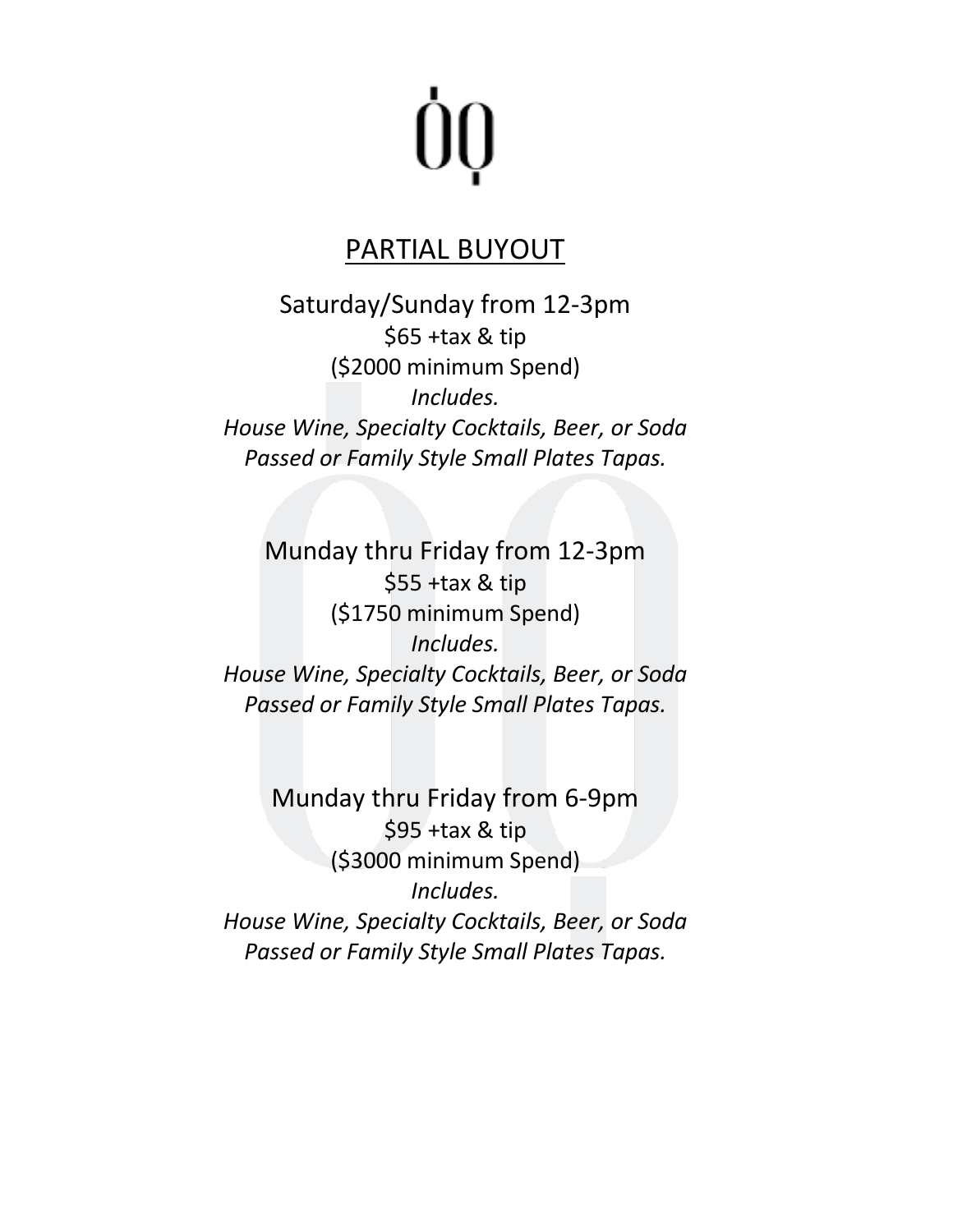## ÒQ

### FULL BUYOUT

Saturday/Sunday from 12-3pm \$75 +tax & tip (\$3000 minimum Spend) *Includes. House Wine, Specialty Cocktails, Beer, or Soda Passed or Family Style Small Plates Tapas.* 

Munday thru Friday from 12-3pm \$65 +tax & tip (\$2000 minimum Spend) *Includes. House Wine, Specialty Cocktails, Beer, or Soda Passed or Family Style Small Plates Tapas.* 

Munday thru Friday from 6-9pm \$125 +tax & tip (\$4000 minimum Spend) *Includes. House Wine, Specialty Cocktails, Beer, or Soda Passed or Family Style Small Plates Tapas.*